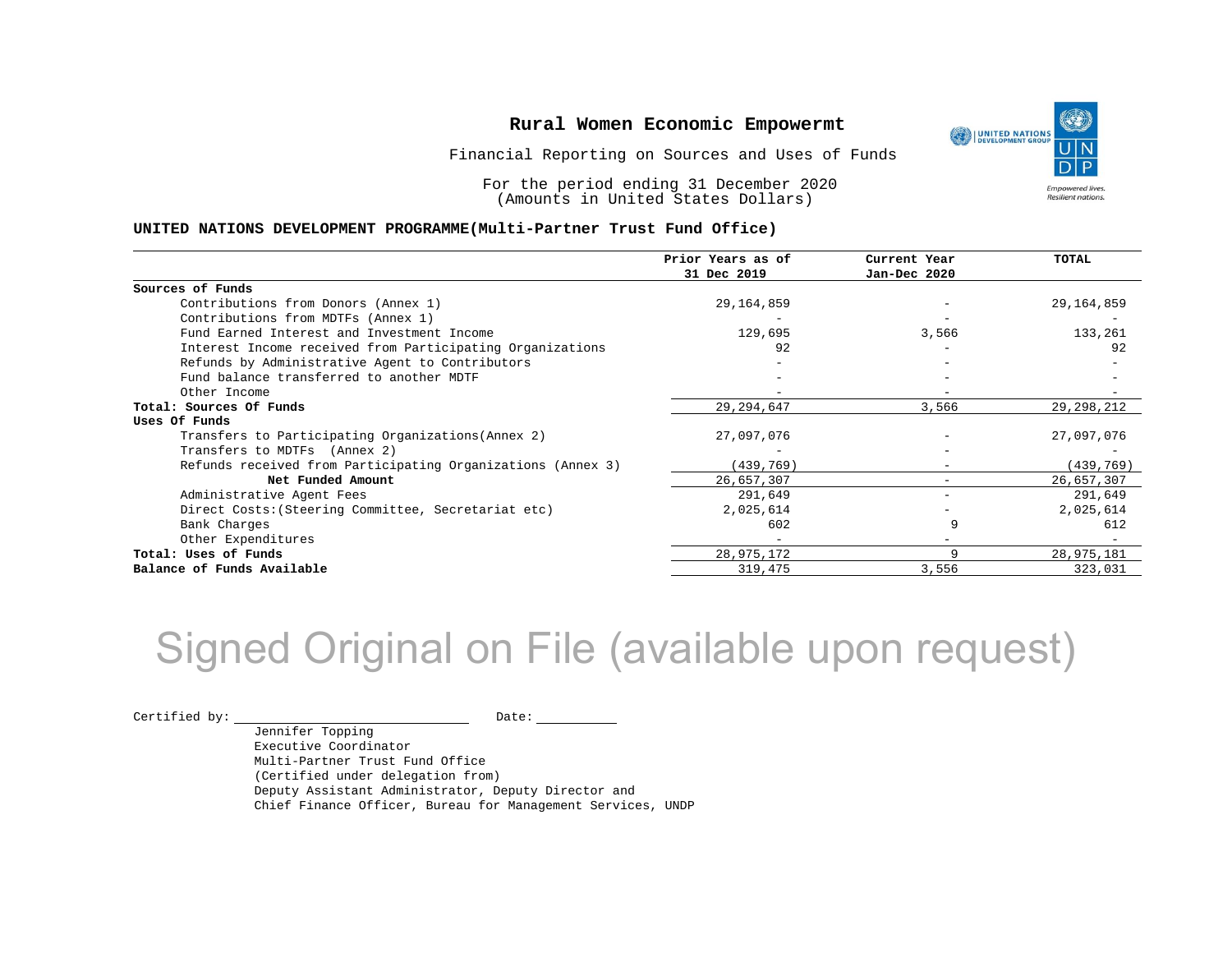

Financial Reporting on Sources and Uses of Funds

For the period ending 31 December 2020 (Amounts in United States Dollars)

#### **UNITED NATIONS DEVELOPMENT PROGRAMME(Multi-Partner Trust Fund Office)**

**Annex - 1: Contributions**

|                                | Prior Years as of | Current Year                 | TOTAL      |
|--------------------------------|-------------------|------------------------------|------------|
|                                | 31 Dec 2019       | Jan-Dec 2020                 |            |
| From Contributors              |                   |                              |            |
| GOVERNMENT OF NORWAY           | 6,127,970         | $\qquad \qquad \blacksquare$ | 6,127,970  |
| SWEDISH INT'L DEVELOPMENT COOP | 23,036,889        | $\overline{\phantom{0}}$     | 23,036,889 |
| Total: Contributions           | 29,164,859        | $-$                          | 29,164,859 |

## Signed Original on File (available upon request)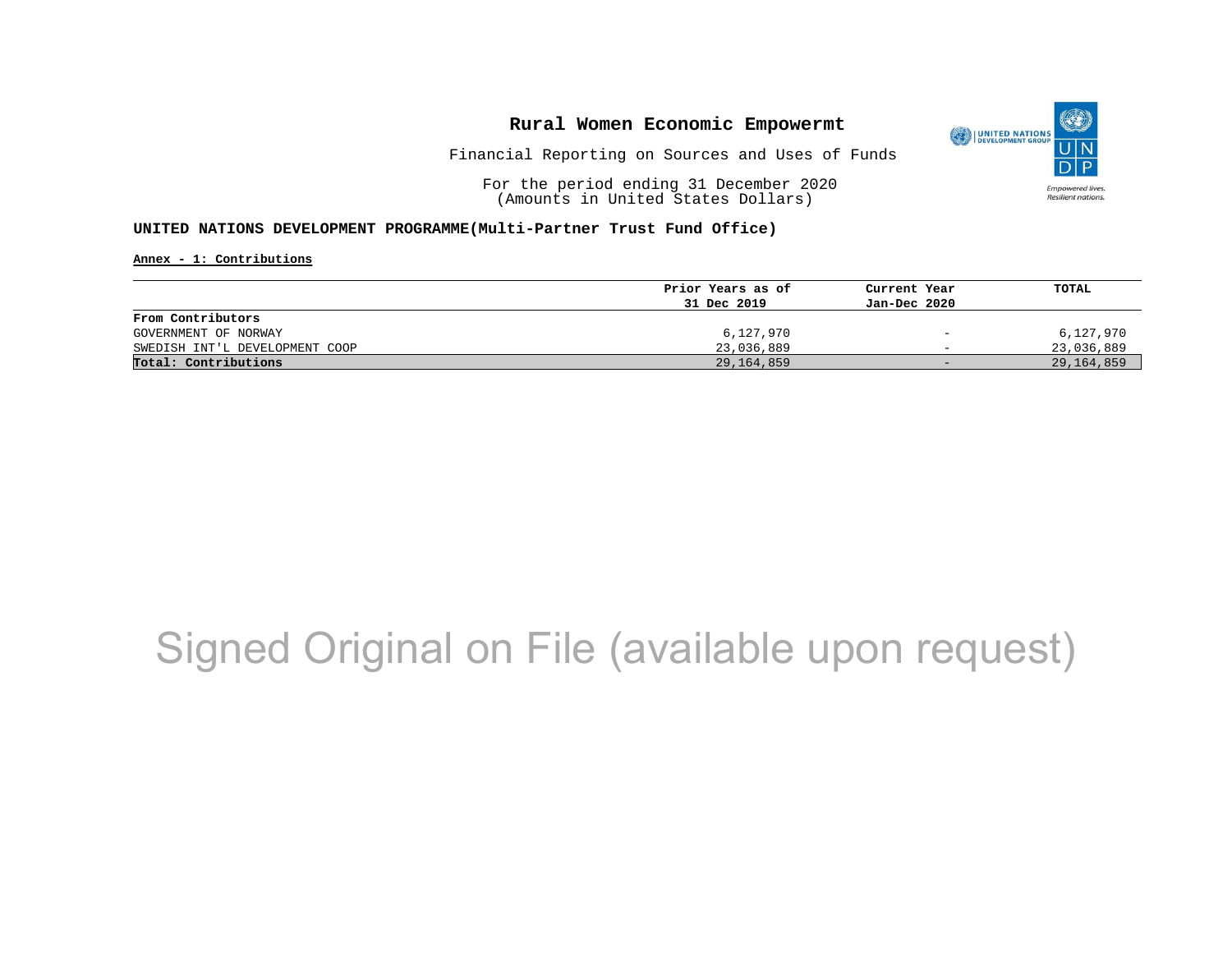

Financial Reporting on Sources and Uses of Funds

For the period ending 31 December 2020 (Amounts in United States Dollars)

#### **UNITED NATIONS DEVELOPMENT PROGRAMME(Multi-Partner Trust Fund Office)**

**Annex - 2: Transfers**

|                                | Prior Years as of | Current Year             | TOTAL        |
|--------------------------------|-------------------|--------------------------|--------------|
|                                | 31 Dec 2019       | Jan-Dec 2020             |              |
| To Participating Organizations |                   |                          |              |
| FAO                            | 7,613,465         | $\overline{\phantom{m}}$ | 7,613,465    |
| IFAD                           | 3,319,964         | $\qquad \qquad -$        | 3,319,964    |
| UNWOMEN                        | 8,573,398         | $\overline{\phantom{m}}$ | 8,573,398    |
| WFP                            | 9,620,224         | $\overline{\phantom{a}}$ | 9,620,224    |
|                                |                   |                          |              |
| Total Transfers                | 29,127,051        | $-$                      | 29, 127, 051 |

## Signed Original on File (available upon request)